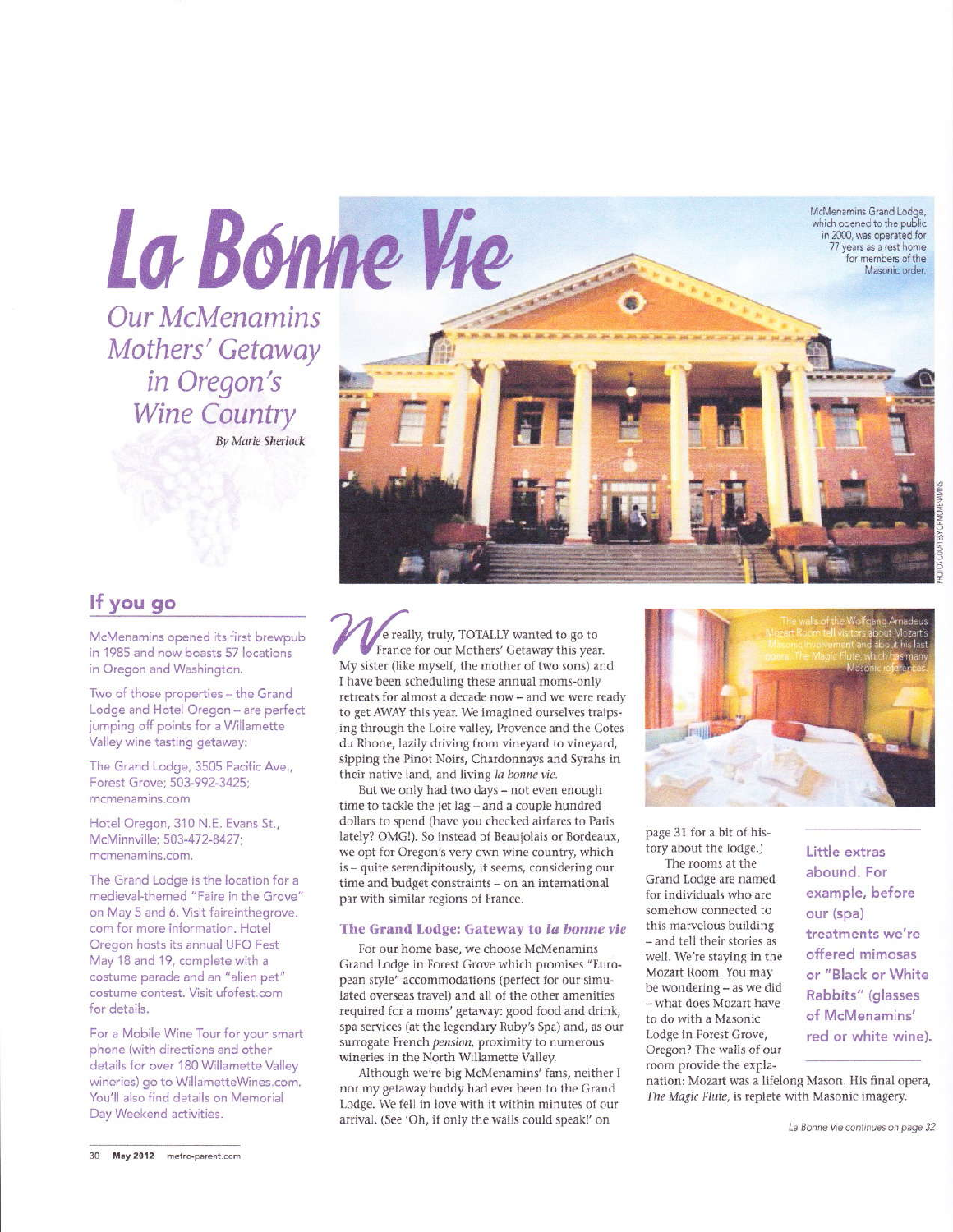### So many little extras

McMenamins does things right. Attention to detail is a hallmark of these amazing establishments. Along with the little extras we discovered at Ruby's Spa, here are a few others we noticed at the Grand Lodge.

#### Artwork!

Per McMenamins' tradition, the walls are replete with artwork. photography and stories. The Grand Lodge's home page on mcmenamins.com urges visitors to "Look up..." We do and find a labyrinth of whimsically painted pipes, many with faces smiling down at us.

#### Soaking pool

Another delightful extra is the soaking pool (complimentary admission for quests). It's like a humongous hot tub - the temperature is perfect - and it's tucked in behind enough foliage to be totally private for those who may not want to bare all for the masses. (Admission to the Compass Room Theater is also free for guests.)

#### Affordable indulgence

Room rates are very reasonable (starting at \$45). Spa services are also affordable, with massages starting at \$45 and manicures at \$35. And try the room service! In my world, room service is a rare, pricy luxury, with hotels typically jacking menu prices up. But at The Grand Lodge, this indulgence is affordable. The Eastern Star Breakfast (2 eggs, bacon/sausage, hash browns, toast) goes for \$8.50. Lattes are only \$3.15. A splurge without buyer's remorse!

#### History

Another McMenamins' tradition is to tell visitors the stories behind their buildings. See 'Oh, if only the walls could speak!' on page 31 for details on the Grand Lodge. Ask for the Walking Tour Guide at the front desk, then roam the halls while you time travel.

Ruby's Spa offers an extensive array of rejuvenating spa services at affordable prices.

#### La Bonne Vie continued from page 31

#### Our indolent itinerary

We never schedule many obligations during our getaways - it's planned indolence, truly. We know we want to visit a few wineries and enjoy spa treatments but beyond that our itinerary is blissfully vague and devoid of details. We'll eat, drink, read - and maybe catch a movie at the Compass Room Theater.

As it turns out, it's Oscar night and the Compass Room is hosting the event, from Red Carpet color commentary to the best picture award. We grab beer and popcorn, find comfy couches and join in the festivities - which, thankfully, no ones takes too seriously.

#### Wine tasting for, er, dummies

The next morning we're off to visit a couple of wineries. Full disclosure here: neither I nor my getaway buddy are oenophiles. We've both drunk our share of wine but we're more inclined to purchase them based on the Cutest Label for the Lowest Cost approach rather than any true knowledge about what makes wine great. An example: En route to Forest Grove, we had already stopped at Helvetia Vineyards (helvetiawin-

ery.com). Applying the Cute Label/Low Cost approach there, we each came home with a bottle of "Grrrr-vertz" - with a weiner dog on the label.

To ensure that we don't completely embarrass ourselves during the tastings, we turned to our research assistant (Google) for some vino etiquette. Ever in search of a mnemonic devise for my lame powers of recall, I came up with "LSD": Look (giving the glass a bit of a swirl), Smell and then Drink

(or, rather, taste - but I need a D so drink it is). We discover quickly that our tasting guides are affable and understanding. As we swirl, sniff and sip,

We decide that what with our time away, good food and drink, our 45th parallel wine tasting, massages and pedicures we do, indeed, live

la bonne vie.

they tell us about each variety we're sampling. Our host at David Hill (davidhillwinery.com) points out that Oregon's Willamette Valley, situated on the 45th parallel like its French counterparts, is world-renowned for its Pinot Noir. We sample some at both David Hill and at Shafer Vineyard (shafervineyardcellars.com) - and conclude that Oregon does, indeed, produce worthy contenders.

beautiful - is one of the Lodge's highly recommended amenities.

There are literally dozens more vinevards and tasting rooms near Forest Grove - but without a designated driver, we figure that two experiences are our limit. Besides, it's time for our spa treatments...

#### **Ruby's Spa**

Spa services have become de rigeur on these getaways and, to our pleasant surprise, The Grand Lodge is home to a Ruby's Spa (available at only two McMenamins' properties). We schedule massages and pedicures for our second afternoon and we're treated like royalty. Little extras abound. For example, before our treatments we're offered mimosas or "Black or White Rabbits" (glasses of McMenamins' red or white wine). As we wait in the lounge area with our drinks, spa employees bring in neck warmers and make sure we're comfortable. Our spa attendants - Gina and Jessica are fantastic. Two hours later we leave feeling relaxed and pampered (which is, of course, our goal).

#### **Mission accomplished**

After our spa treatments, we circle back to our rooms and then head to the Lodge's Ironwork Grill for dinner. Fueled by chicken curry soup, crab cakes and wine, we talk and talk and talk - in truth, the guts of a girls' getaway. We decide that - what with our time away, good food and drink, our 45th parallel wine tastings, massages and pedicures - we do, indeed, live la bonne vie, without the need to shell out a king's ransom for airfare and accommodations.

Based on a cost-benefit analysis, we'll opt for Oregon's wine country any day.

Marie Sherlock is Metro Parent's editor.